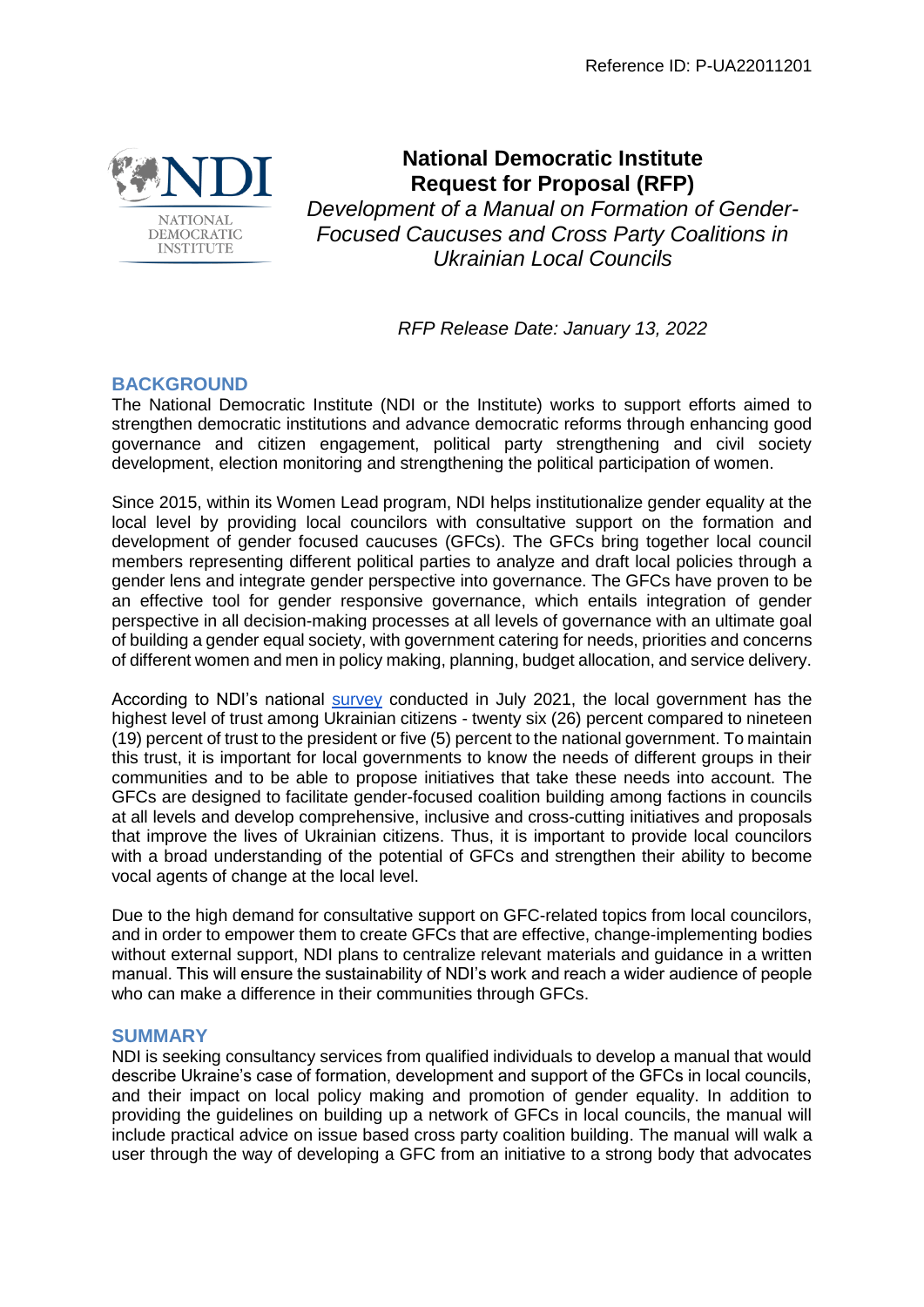and acts for the advancement of gender equality at the local level and contributes to the national advocacy for gender issues.

The manual will target members of local municipalities from different countries, including Ukraine, gender experts and consultants, NGOs representatives working with local authorities etc. It should be easy to use for anyone interested in coalition-building around gender issues. The manual will be developed in English and translated into Ukrainian or vice versa.

#### **SCOPE OF WORK**

NDI intends to procure services of a reputable and qualified vendor, international or Ukrainian, with deep understanding and practical experience in building coalitions in local municipalities to guide the development of the manual. This person should also be a gender sensitive expert, have understanding of Ukrainian political context and must demonstrate the ability to develop such a product. A general scope of work and illustrative activities areas include:

- analysis of the local context through desk research of the reports on GFCs, meetings / in-depth interviews / consultations with NDI representatives, consultants who work with GFCs, and GFC members;
- drafting the structure of the manual;
- producing the drafts of each section of the manual, including but not limited to:
	- description of NDI approach in Ukraine to the work with GFCs and development of GFC network;
	- $\circ$  desk research on similar international practices that would provide brief comparative analysis in the relevant sections of the manual;
	- collecting testimonies on the GFC work, success stories and including them in the manual;
	- organizing the list of annexes (e.g. template documents); and
- finalizing the manual based on NDI comments to the draft version.

During the preparatory stage, NDI will approve the proposed structure and sections of the manual, as well as provide contact information of the local consultants who work with GFCs and members of the GFCs, and other relevant information necessary for preparing a draft manual. NDI's existing local consultants who currently support GFCs, will be able to provide the vendor with comprehensive information and materials on the best practices and illustrative examples. NDI will also provide translation services as needed.

Due to the Covid-19 situation in Ukraine, all work under this RFP will be conducted remotely at the start of any resulting agreement. If NDI and the successful vendor mutually determine global health conditions have improved at a later date, travel to Ukraine and/or around Ukraine may be considered.

#### **TIMELINE**

| RFP Publication date:        | January 13, 2022             |
|------------------------------|------------------------------|
| <b>Application Deadline:</b> | <b>February 21, 2022</b>     |
| <b>Contract Duration:</b>    | mid-March for up to 9 months |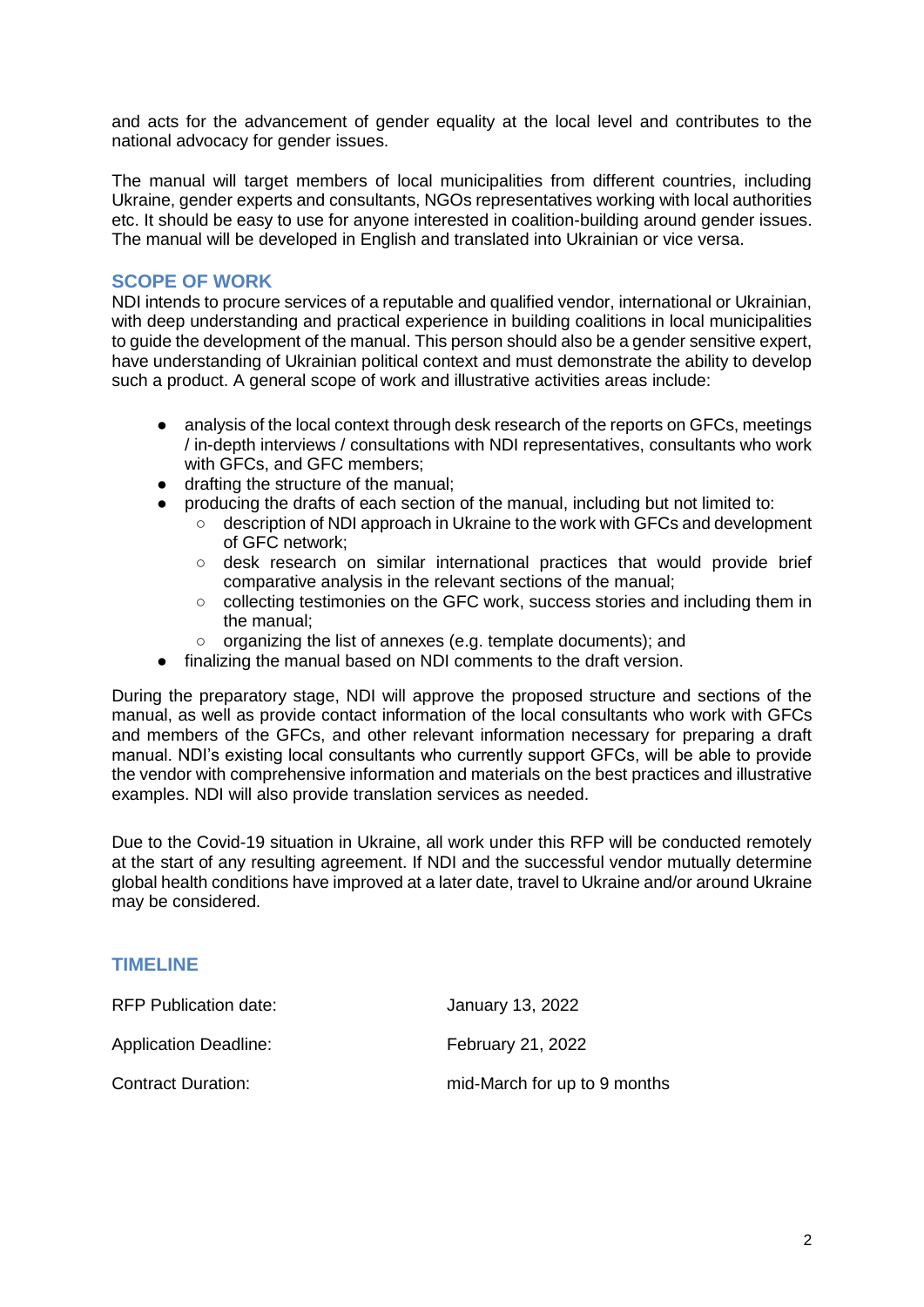## **REQUIRED QUALIFICATIONS AND PROPOSAL REQUIREMENTS**

Potential vendors should submit a written proposal to NDI by the aforementioned deadline for full consideration. Proposals should indicate the bidder's qualifications to provide the services outlined in their proposal.

At a minimum, the proposal should include:

- General information and background on the vendor, including CVs of key personnel and an organizational/corporate profile for an entity. This section should demonstrate the vendor's:
	- Knowledge of Ukrainian political context and understanding of issues related to the implementation of gender equality policy;
	- Experience in building coalitions in local municipalities, producing papers. manuals on the topics related to vendor's field of work;
	- Organizations and companies are encouraged, but not required, to submit any documents that demonstrate their commitment to promoting inclusivity, diversity and sustainability through internal policies and practices.
- A list of previous projects with a similar scope;
- A sample of written manual, professional publication or article that demonstrates written ability commensurate with the requirements of assigned work;
- Implementation plan and timeline that correlates with the tasks outlined in the scope of work;
- Contact information for at least 2 professional references that can attest to past performance on projects of similar scope. The references must include email addresses and phone numbers;
- Name of contract signatory, registration and tax documentation;
- Proposed daily rate for services, inclusive of all expenses.
	- Please note that all travel costs associated with future in-person meetings and activities (plane/train tickets, lodging, per diem and reasonable reimbursement for travel expenses like taxis) will be covered by NDI. Do not include these expenses in the financial section.

NDI reserves the right to contact bidders to seek additional information and clarifications based on the submission of proposals following the submission deadline.

NDI will evaluate bids based on the vendor's ability to meet the description of services needed, cost and value-for-money, and experience/reputation for delivering similar projects.

If the execution of work to be performed by the bidder requires the hiring of subcontractors, this must be clearly stated in the proposal. NDI will not refuse a proposal based upon the use of subcontractors; however, NDI retains the right to refuse the subcontractors selected by a vendor. Please note that selected vendor(s) would be expected to use NDI's standard contract template, a copy of which is available upon request.

The bid should be valid for 90 days from the due date of this RFP.

#### **SUBMISSION PROCESS AND DISCLOSURES**

Please submit proposals in English via email to UKR Procurement@ndi.org by February 21, 2022.

NDI reserves the right to reject any and all bids. NDI reserves the right to consider bids for modification at any time before a contract is awarded. NDI should not be liable for any costs associated with the preparation, transmittal, or presentation materials submitted in response to the RFP. NDI makes no certification as to the accuracy of any item and is not responsible